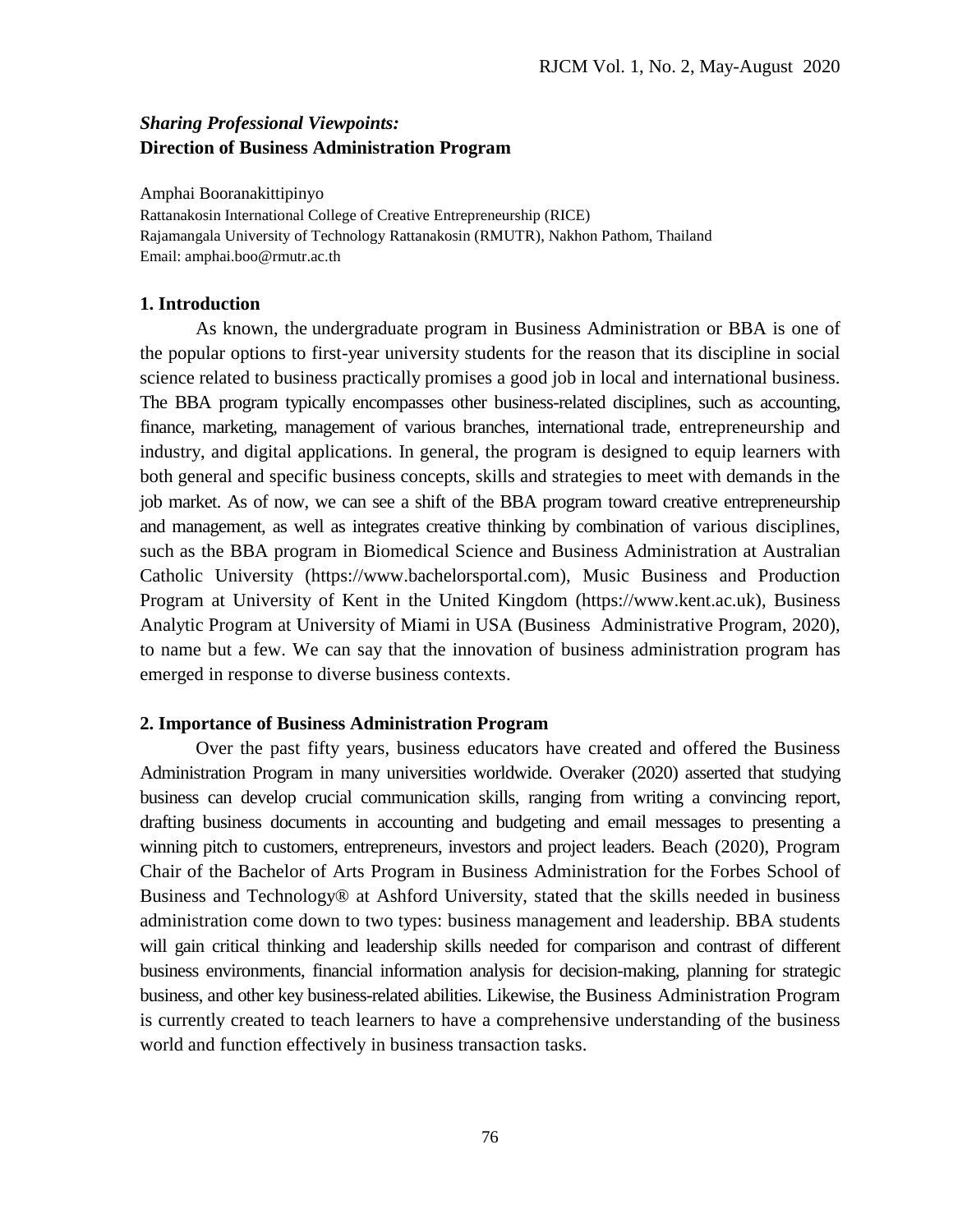### **3. RICE Business Administration Program**

This section shows an example of the BBA program toward creative entrepreneurship and management, as well as integration of creative thinking into a combination of various disciplines. It is the Bachelor of Business Administration Program in International Creative Industry Entrepreneurship (International Program) operated for almost three years since 2018 by Rattanakosin International College of Creative Entrepreneurship (RICE) of Rajamangala University of Technology Rattanakosin (RMUTR), Thailand. The program has 138 credits with five majors: (1) Accounting and Finance, (2) Asia and International Business, (3) Service Business, (4) MICE and Special Events, and (5) Aviation Management. Students are trained in creative thinking with internship required in the fourth year to apply their knowledge and skills to the real working life. The program commits to development of high qualities and competencies in young talents for their professional and business opportunities as entrepreneurs/ intrapreneurs. The program equips students with the most needed critical qualities--critical and creative thinking, networking, and communication skills. Extensive discussion of the cutting-edge industries and business practices helps enlarge the perspective of young people to vision themselves and their ideas in the new business arena. The business course contents have been updated and modified to ensure that the graduates be equipped with the most progressive business skills and visions. By the end of their second-year study, students choose to explore specific business sectors of their choice and a "true and through" understanding of present and future perspectives of their selected areas. Graduates are expected to enter the workforce confidently both in Thailand and elsewhere.

#### **4. Program Operations**

As of now, the currently registered students in the BBA Program in International Creative Industry Entrepreneurship are mainly Chinese. First of all, foreigner students are provided from the first day of their arrival with airport pick-up service, dormitory, student visa application, and other supporting facilities. The Program arranges for an orientation to inform students of the curriculum, academic regulations, followed by a university tour to get access to the central library, working space, computer rooms, and recreation facilities. Regular academic, social and cultural activities and projects are organized and supported to enrich their learning experience in successful entrepreneurship as well as Thai culture and tradition. Moreover, the Chinese coordinator helps with communication in Chinese with students.

From the author's observation, most Chinese students are well-disciplined, conscientious, polite, rather shy and cooperate well with the program staff according to the given guidance. Only a few of them encountered slight problems in adjusting themselves to academic and social life on campus in the first stage of program attendance and later on managed to overcome those limitations. The Program has provided for students supplementary tutorial sessions in subject contents as well as communication skills as needed, and organized social activities and cultural trips to ease up their adjustment into the new cultural environment. In particular,